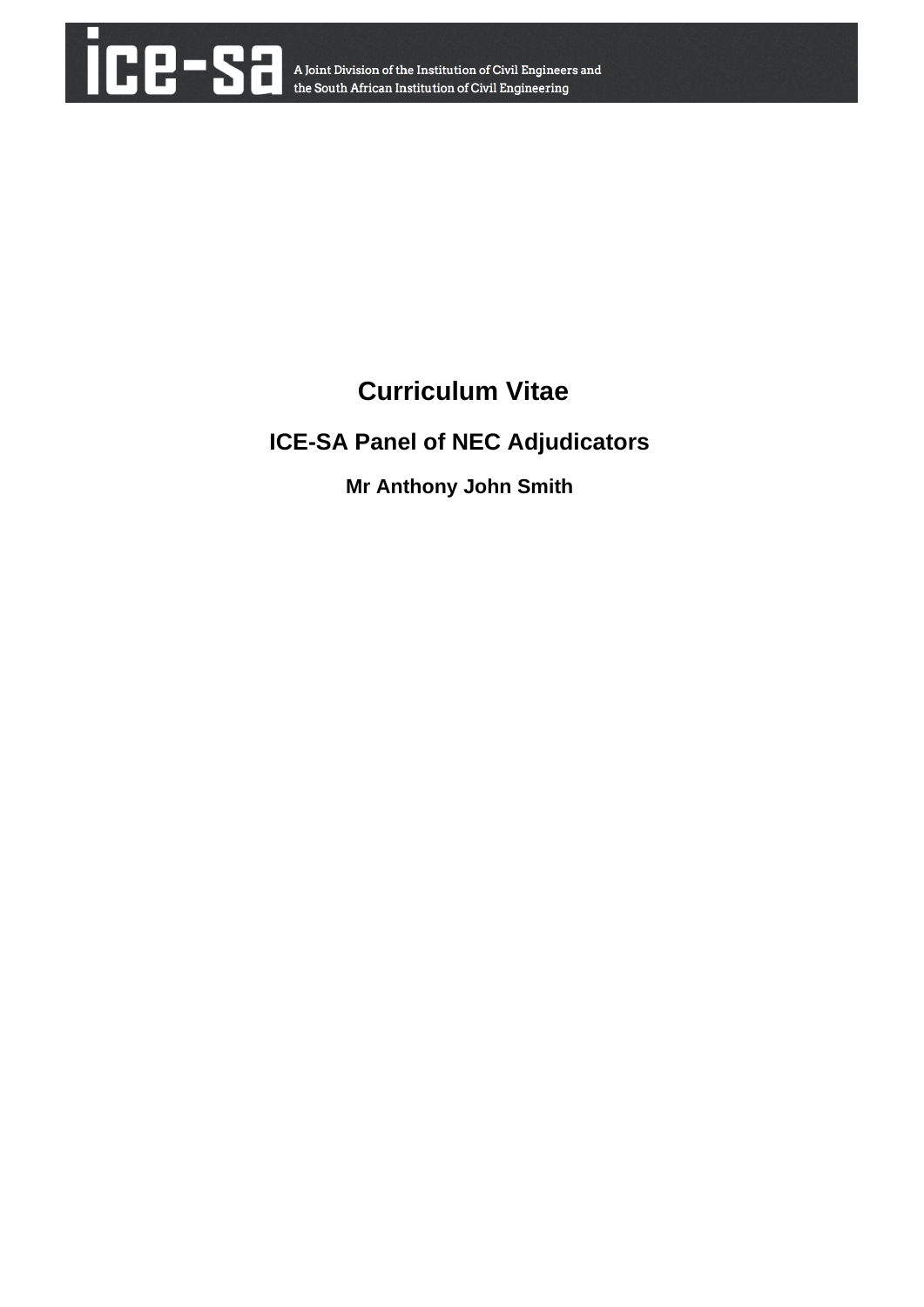

A Joint Division of the Institution of Civil Engineers and the South African Institution of Civil Engineering

#### **Personal Details:**

**Forenames:** Anthony John **Surname:** Smith **Gender:** Male **Language:** English

### **Contact Details Contact Details**

 **Email:** ajs@buildsa.co.za **Cellphone:** 083 276 0046 **Home:** 031 765 3883 **Work:** 031 765 5990 **Fax:** +27 86 642 8158

 **Province:** KZN **Country:** SOUTH AFRICA **Nationality:** BRI **Town**: Hillcrest

### **Professional**

**Company Name:** A.J.Smith & Associates

**ICE Membership Grade:** Graduate **ECUK Registration Level:** Chartered Engineer

#### **Career Overview:**

1991 TO DATE A J SMITH & ASSOCIATES – MEMBER

1988 TO 1991 B & A – SENIOR STRUCTURAL ENGINEER

1984 TO 1988 KANTEY & TEMPLER – ASSOCIATE PARTNER

1983 TO 1984 NATIONAL RAILWAYS OF ZIMBABWE

1982 TO 1983 REINFORCING ENGINEERS, BULAWAYO, ZIMBABWE